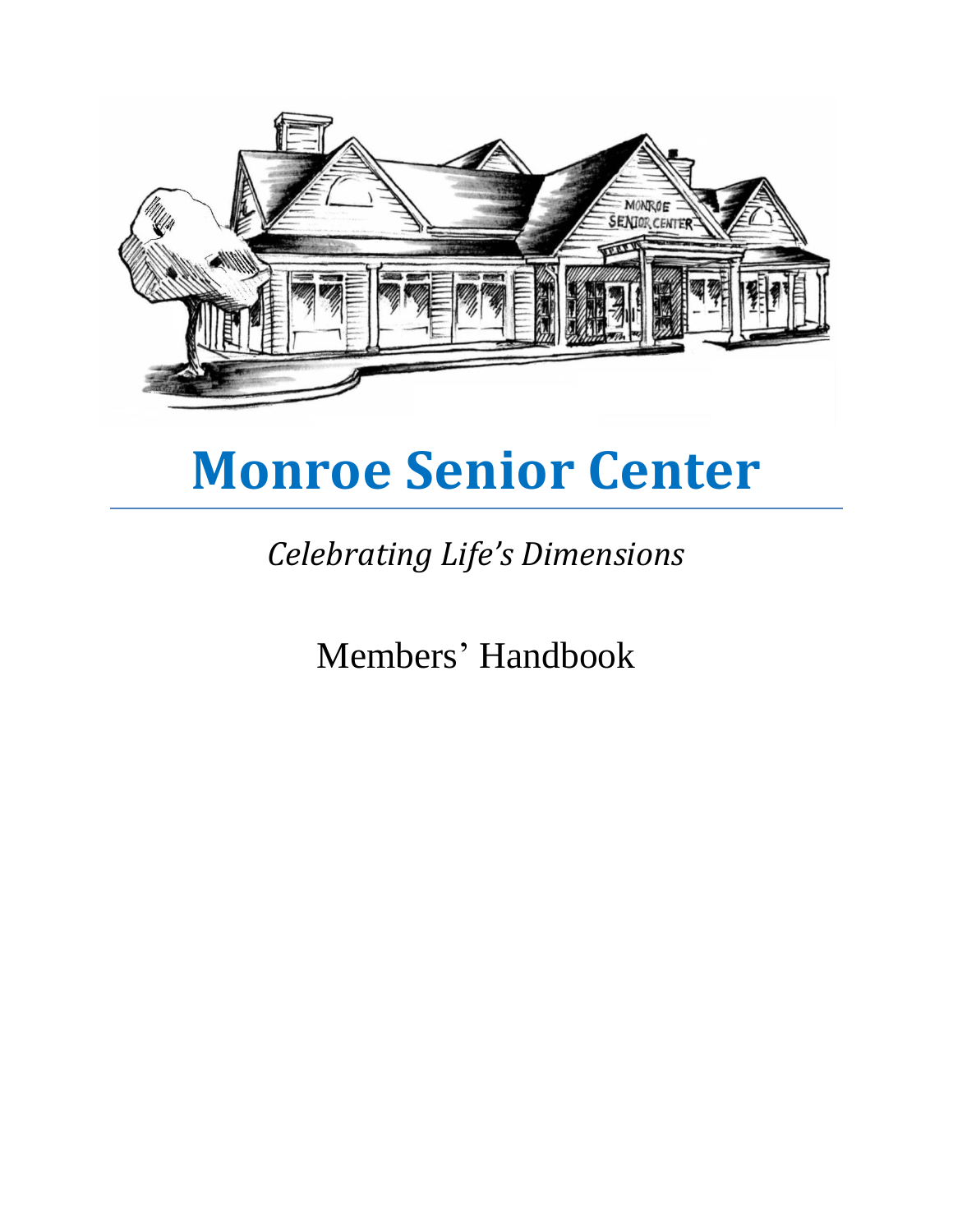## **Table of Contents**

| Welcome                                   | 3  |
|-------------------------------------------|----|
| <b>Mission Statement</b>                  | 3  |
| Vision                                    | 3  |
| Hours of Operation                        | 3  |
| Membership                                | 3  |
| <b>Membership Guidelines</b>              | 4  |
| Transportation                            | 4  |
| Parking                                   | 5  |
| Food                                      | 6  |
| Health & Safety                           | 6  |
| Housekeeping                              | 7  |
| Program Notes: Exercise, Bingo & Gambling | 7  |
| Children & Animals                        | 8  |
| Computer / Internet Usage                 | 8  |
| Copy/Fax Machine/Printer                  | 8  |
| <b>Suggestion Box</b>                     | 8  |
| Lost & Found                              | 8  |
| Appointments                              | 9  |
| <b>Confidentiality Policy</b>             | 9  |
| Volunteers                                | 9  |
| Solicitations & Visitors                  | 10 |
| <b>Charitable Donations</b>               | 10 |
| Research                                  | 10 |
| <b>Religious Activities</b>               | 11 |
| <b>Political Neutrality</b>               | 11 |
| <b>Evacuation Plan</b>                    | 11 |
| Inappropriate Behavior                    | 12 |
| <b>Grievance Policy</b>                   | 13 |
| Commission on Aging                       | 14 |
| Staff                                     | 14 |

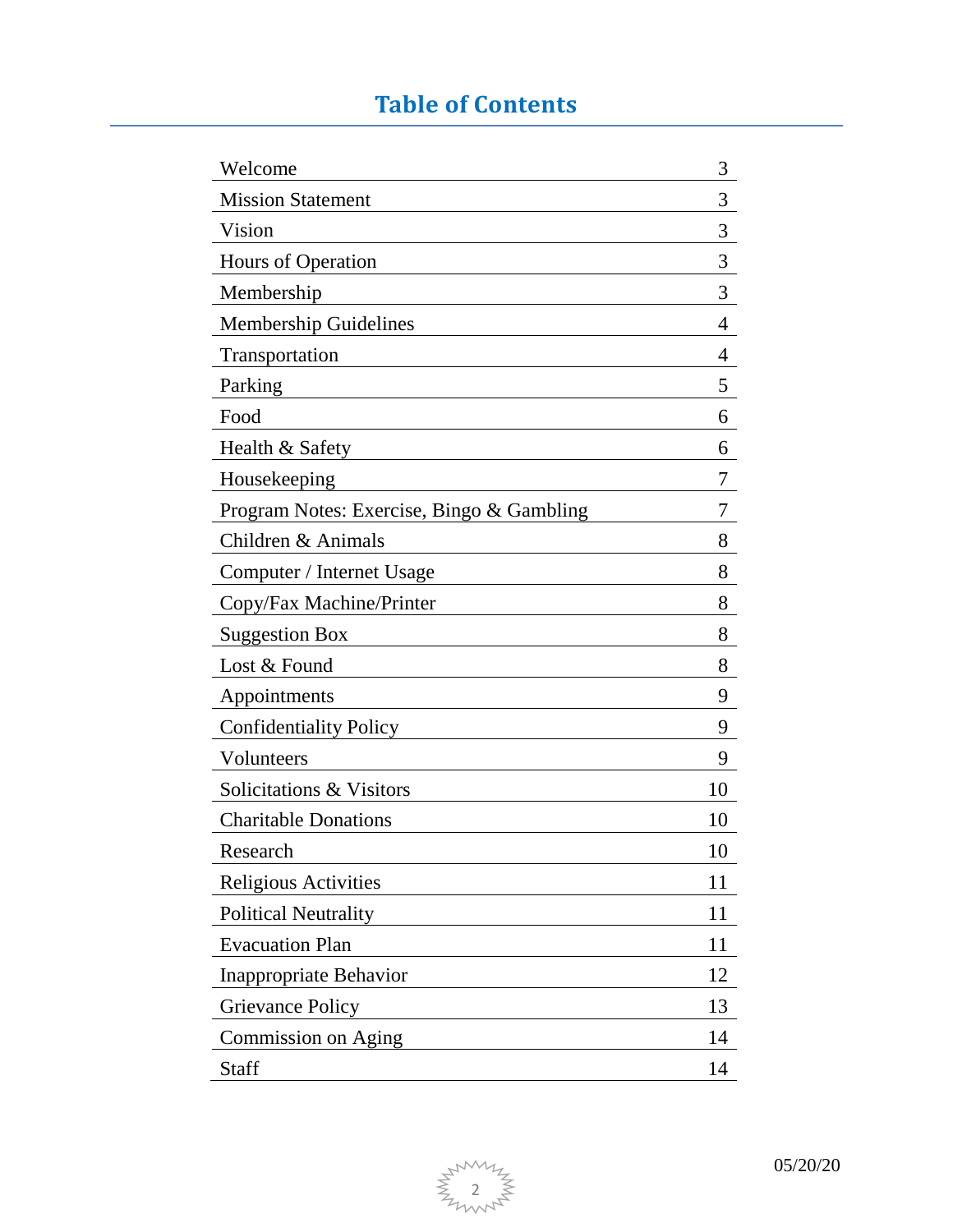#### **Welcome**

Welcome to the Monroe Senior Center. The Center is a warm and welcoming environment open to the aging community at large. The staff encourages an open dialogue and invites members to voice their opinions as we work together to promote healthy aging.

The Member's Handbook represents the input of the staff, participants and the Advisory Council. Questions regarding these policies and procedures may be directed to the Senior Center Director. The handbook is subject to periodic review and revision.

#### **Mission Statement**

The Monroe Senior Center's purpose is to be a hub for activities and services for older persons and a visible symbol of the community's concern for its older residents. The Center's primary goal is to provide a balance of social, recreational, educational, health maintenance, home management, economic and financial programs to the senior population.

#### **Vision**

The Monroe Senior Center is designated a Community Focal Point which provides seamless access to information, referrals, and support to the community on aging services and create opportunities for mindful aging through physical activities, social engagement, creativity, and lifelong learning which impacts the well being of our entire community.

#### **Hours of Operation**

The Monroe Senior Center is open Monday through Friday from 8:30 a.m. to 4:30 p.m. The Center may be closed for inclement weather or other emergencies. A closing message will be on the Center's main phone number (203-452-2815); a banner headline on the Monroe Website, [www.monroect.org,](http://www.monroect.org/) under Senior Center; Channel 8 (WTNH) and Channel 3 (WFSB). When the Center is closed, there are no programs or transportation. Depending on the circumstance, the office staff may report to work. *Senior Center closings do not follow the public school protocol.*

#### **Membership**

- 1. Membership is restricted to individuals age 55 and older. There is no residency requirement.
- 2. Dues are per person \$15.00 for Monroe residents and \$20.00 for non residents.
- 3. Membership is from July  $1<sup>st</sup> -$  June  $30<sup>th</sup>$  and is renewed annually.
- 4. Members are required to complete a registration card which should be updated as medically necessary and reviewed annually.
- 5. Members are required to sign in daily to document their program attendance on the touch screen located at the Welcome Desk. If a member forgets his/her key tag, they can still sign in. Replacement tags are \$2.00. It is important to document your daily attendance as program statistics are critical for obtaining funding for Center programs.

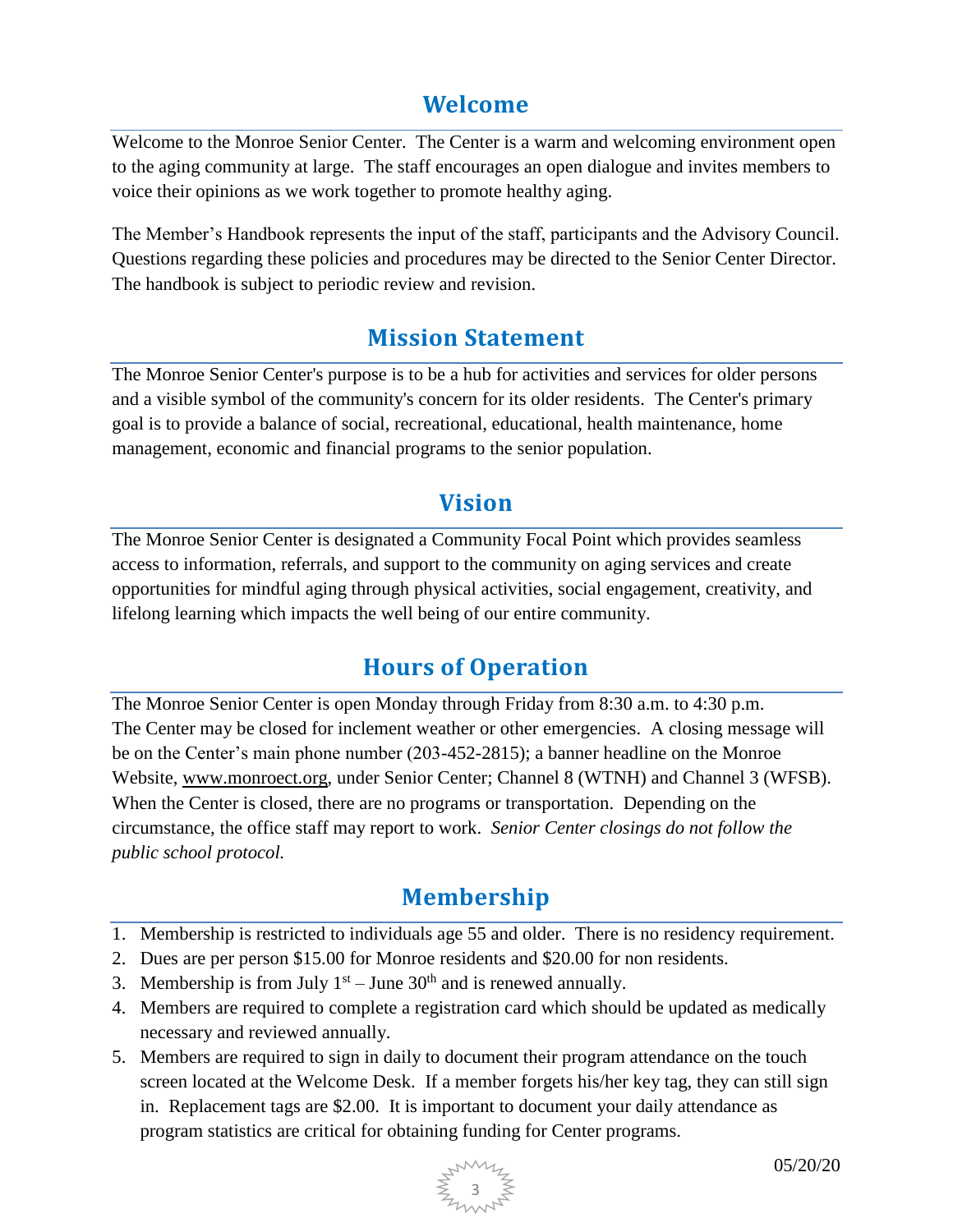## **Membership Guidelines**

- 1. Participation is open to individuals who are capable of performing basic skills of daily living (self-toileting, self-feeding, and self-mobility) with or without assistive devices; ability to make appropriate decisions; dress in appropriate attire and maintain personal hygiene. Participants must not present a danger to themselves or others.
- 2. In the event a participant needs limited assistance, he/she *MUST* be accompanied by an aide/ companion. The aide/ companion *MUST* accompany their client at all times throughout their participation. In the event the aide/ companion does not provide adequate assistance or leaves the member unattended, the Senior Center staff will call the emergency contact on file. If contact cannot be made, the Monroe Police Department may be called.
- 3. If the Center staff is unable to accommodate a member whose health, physical, or mental condition is a cause for concern, the Director will visit with the participant and discuss alternative programs which may be more appropriate for their needs. *Issues of concern may include:* wandering, prescription drug monitoring, substance abuse, regularly occurring seizures, poor personal hygiene, inability to feed oneself, unmanageable incontinence, abusive or harmful behavior, cognitive impairment, mental health issues and inability to toilet independently.
- 4. Participants are asked to promote goodwill and facilitate a welcoming environment. No one shall mistreat, either verbal or physically, any participant, volunteer, or other staff member. Mistreatment includes sexual, racial, cultural, religious, or otherwise harassing comments. Bullying, which is any mean spirited behavior intended to intimidate and coerce, is unacceptable at any age. Please be aware that "saving seats" and "exclusive cliques" are considered bullying and inappropriate. Violence of any kind will not be tolerated and shall be grounds for immediate suspension and/or expulsion from the Center, as well as a Police notification.
- 5. The Senior Center encourages diversity. Discrimination based on race, color, national origin, gender, sex, age, religion, gender identity, disability, sexual orientation or and other legally protected status is prohibited. Any member or guest who violates this policy will be subject to appropriate disciplinary action.
- 6. Program rooms, equipment, chairs, etc. are for use of the entire membership and are never for exclusive use of any one group or member. Bring any needed repairs to the attention of the Senior Center Staff.

#### **Transportation**

The center has transportation services available to Monroe residents. Please ask the staff for more details about our transportation program.

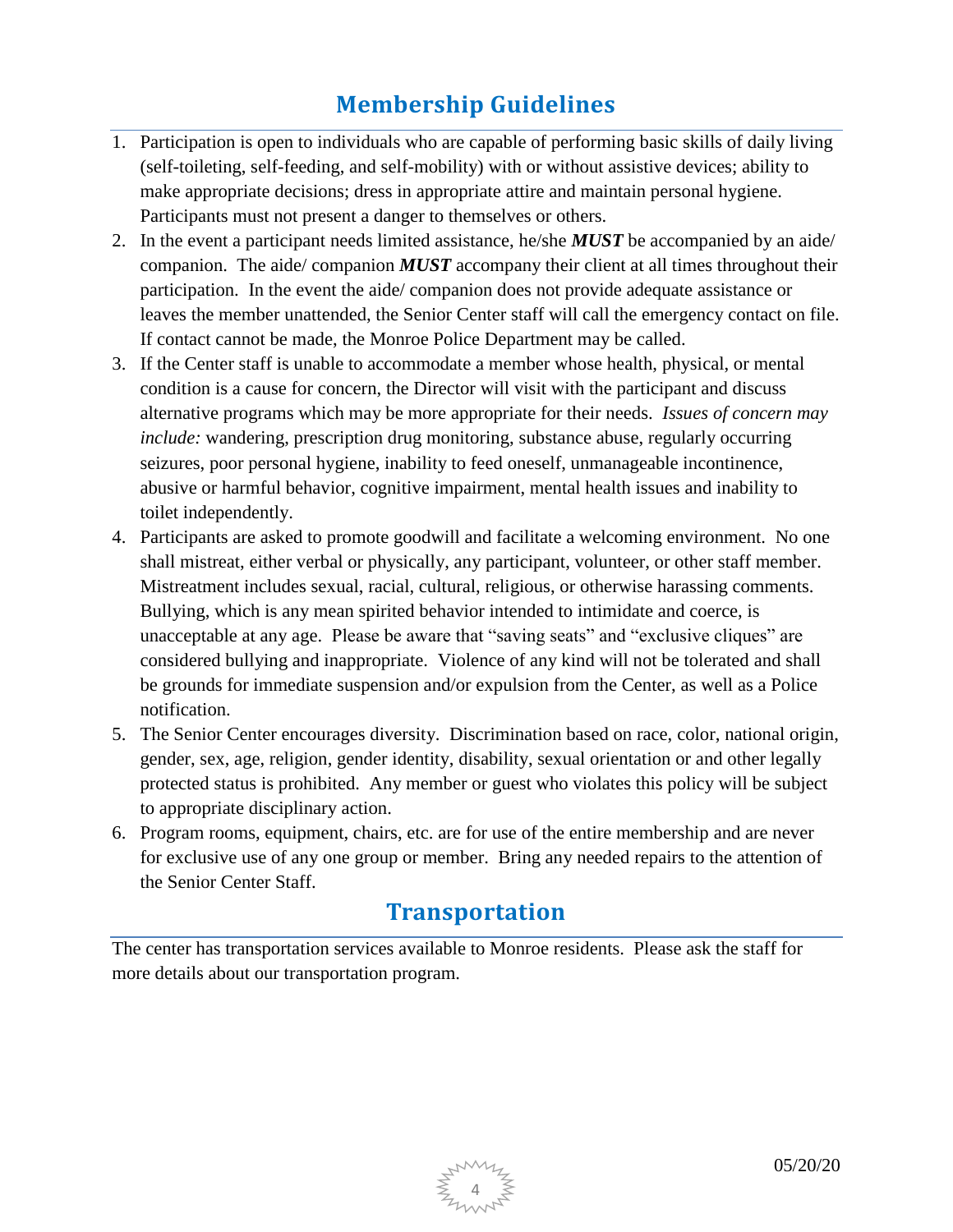#### **Parking**

- 1. Parking is on a first come, first serve basis.
- 2. Parking is not allowed in unlined areas around the building, this includes temporary parking in front of the building. Only the Center Bus and Car may park against the curb in the driveway adjacent to the main entrance. The area in front of the main door is limited to participants exiting or entering vehicles. During programs with high traffic volume, the staff may authorize parking in front of the building or designated grassy areas.
- 3. Handicapped parking spaces are available on a first come, first serve basis for the person whose name appears on the required handicapped parking permit. This must be displayed in the window of the vehicle. Consideration should be given to the variant and severity of other's disabilities when choosing a handicapped parking space. Parking is prohibited inbetween handicapped spaces, even if it appears another car can fit. If a member attempts to park between two legally parked handicapped vehicles, they will be required to move their vehicle.
- 4. If a member's car is parked so that it obstructs additional spaces, the staff will ask the member to re-park their car into one space.
- 5. The Senior Center driveway is one way around the building. There is only one entrance and one exit. If you park on the right side of the building *you must drive around the back of the building and out the exit.* No traffic is allowed to turn right at the sign on the front driveway, it is one-way. For safety of all our participants, please obey all traffic safety signs.

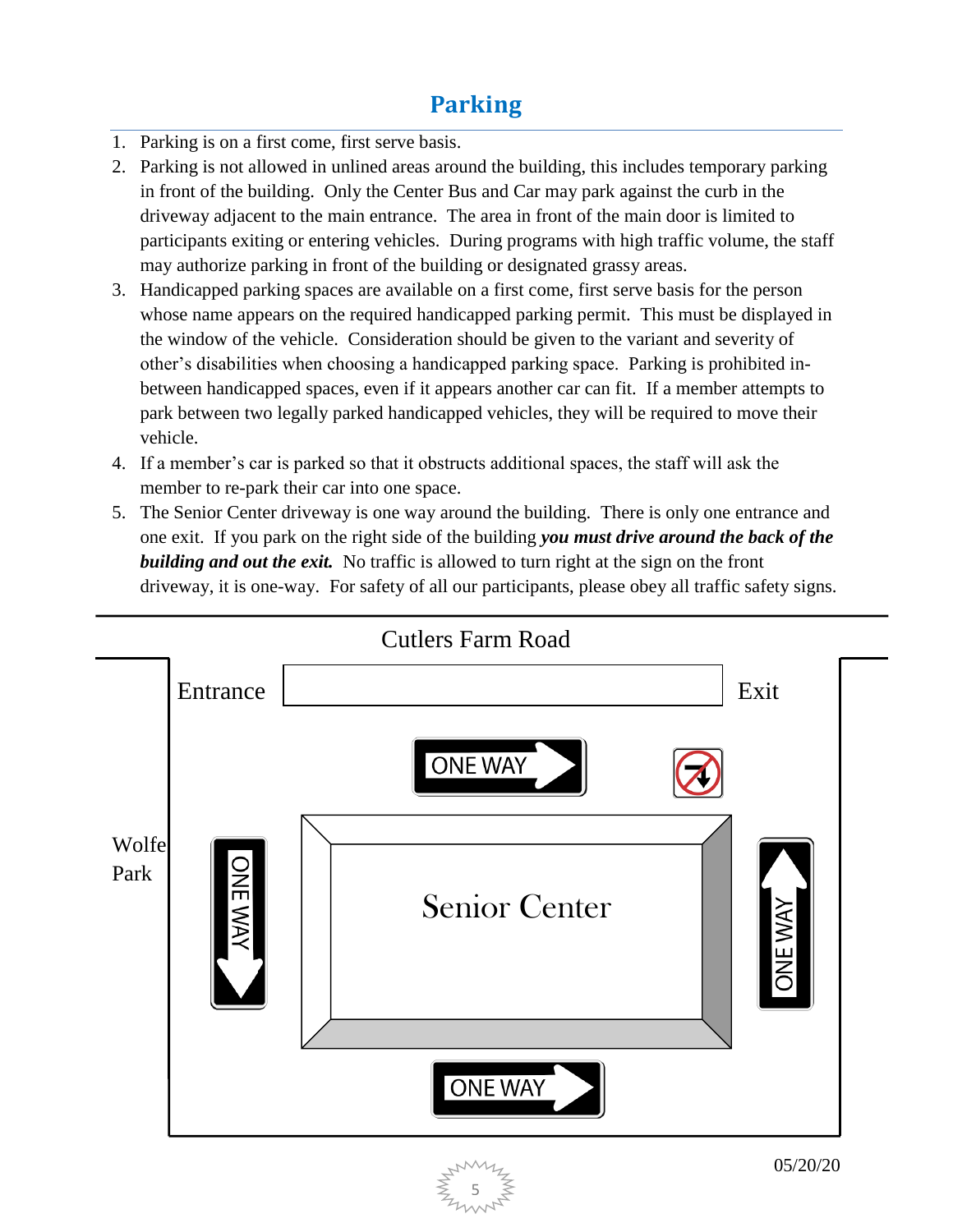#### **Food**

The purpose of this policy is to avoid any type of food borne illness.

- 1. The Health Department has significant and mandated input in the proper handling and distributing of food at events sponsored by the Senior Center. Due to Health Department regulations, food may not be self-served.
- 2. A staff member with QFO (Qualified Food Operator) certification oversees all food service operations and enforcement of regulations.
- 3. Only staff members and registered food service volunteers are allowed in the kitchen area.
- 4. No food prepared at home may be brought into the Senior Center to share.
- 5. All snacks/food to be shared must be in its original container or prepared from an authorized caterer.
- 6. All food served must be consumed at the Center. Participants are not allowed to remove food prepared at or for the Senior Center from the buildings.
- 7. Individuals are responsible for avoiding foods that contain ingredients to which they are allergic to.

#### **Health & Safety**

- 1. Wheelchairs, electric wheelchairs/scooters, walkers, canes, portable oxygen tanks and other assistive devices are permitted at the Center
- 2. Any member who requires an injection during their time at the Center must either use a private stall in the bathroom or the Health Screening Room, if available.
- 3. The use of illegal drugs or individual use of alcohol is not permitted at the Senior Center or on Town property.
- 4. The Senior Center and surrounding premises are smoke free, which includes the use of electronic nicotine or vapor delivery devices.
- 5. No weapons are allowed in the Center or surrounding premises.
- 6. Pets are not permitted unless they are a certified service animal.
- 7. Fire drills, when conducted, require all occupants to participate. Evacuation guidelines are outlined on Page 13 of this handbook.
- 8. Members and families need to be aware that during a medical emergency, the staff will call 911 and notify the appropriate listed emergency contact.
- 9. During a medical incident, members who are fully conscious and alert may refuse medical assistance only after an ambulance has arrived and the refusal form is signed.
- 10. Members who seek private medical attention after an incident at the Center will not be transported to a doctor or hospital by the Senior Center.
- 11. Any illness/accident/incident occurring in the Center, surrounding premises, or while being transported requires notifications of staff and completion of an incident/ accident form. The form must be completed and returned to the Senior Center Director within 24 hours of the incident. The form must be completed even if no injury was sustained.

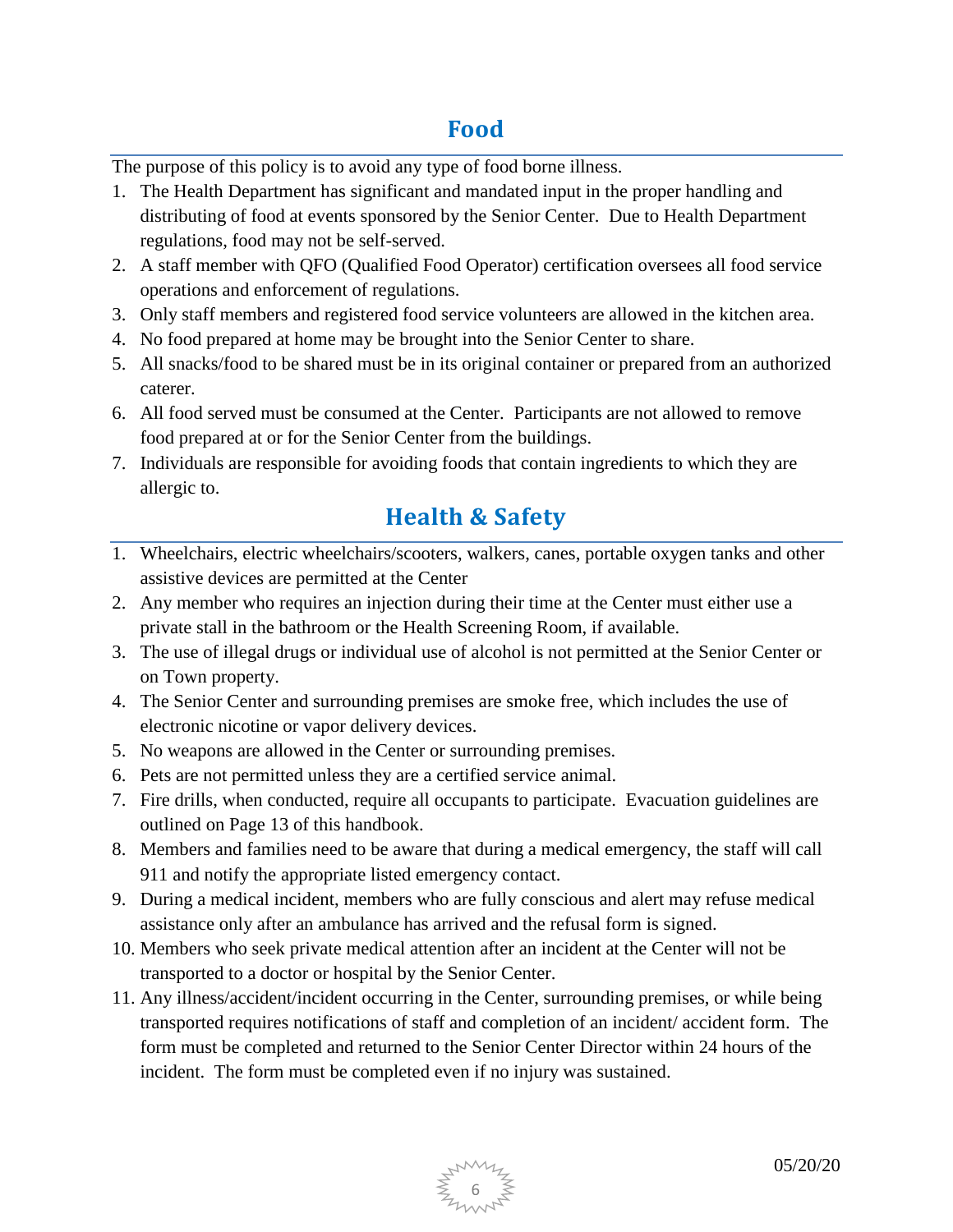#### **Housekeeping**

It is expected that all members of the Senior Center engage in good housekeeping. Please make sure after all programs you clean up the space and use the proper receptacles in disposing of your trash and recyclables. For your own convenience, a trash can is located in every room.

#### **Program Notes**

#### **Exercise Activities**

- 1. Exercise activities include, but are not limited to: aerobics, chair exercises, yoga, tai chi, dancing, walking, pickleball, etc. Exercise equipment may only be used for a designated program, within the scheduled timeframe.
- 2. All participants must be a registered member prior to beginning an exercise program.
- 3. Members or prospective members may observe an exercise class before committing to a fee based program.
- 4. Participants should consult with their personal physician prior to starting any exercise program. Participants are required to fill out a consent form prior to their first class. After a serious injury and/or injury, the participant must have a signed physician's note to return to the exercise program. The Center reserves the right to deny or suspend participation of any member at any time.
- 5. All exercise instructors have current liability insurance and appropriate teaching certification.
- 6. In the event of an accident or injury to a participant, EMS (Emergency Medical Services) may be called and an incident report must be completed.

#### **Bingo**

- 1. The Senior Center has a State license to allow the playing of Bingo at the Center.
- 2. Bingo cards are twenty five cents each.
- 3. The Bingo caller will announce which version of Bingo will be played prior to play.
- 4. The number of games played per day and payout will be announced prior to play.
- 5. Players who hold a winning card must raise their hand and shout BINGO.
- 6. The winning card must be verified.
- 7. Players should not clear their card until a winner is declared. The game ends when the caller states the cards may be cleared and the game is over.
- 8. If there is more than one winner, each player will receive the appropriate winning amount. If a player has Bingo on more than one card for the same game, they will also receive the appropriate winning amount. There is only one win per card.
- 9. Bingo equipment and supplies are the property of the Senior Center.
- 10. Seating may not be reserved prior to play.

#### **Gambling**

Any form of gambling or gaming, with the exception of Senior Bingo, is prohibited on Senior Center property.

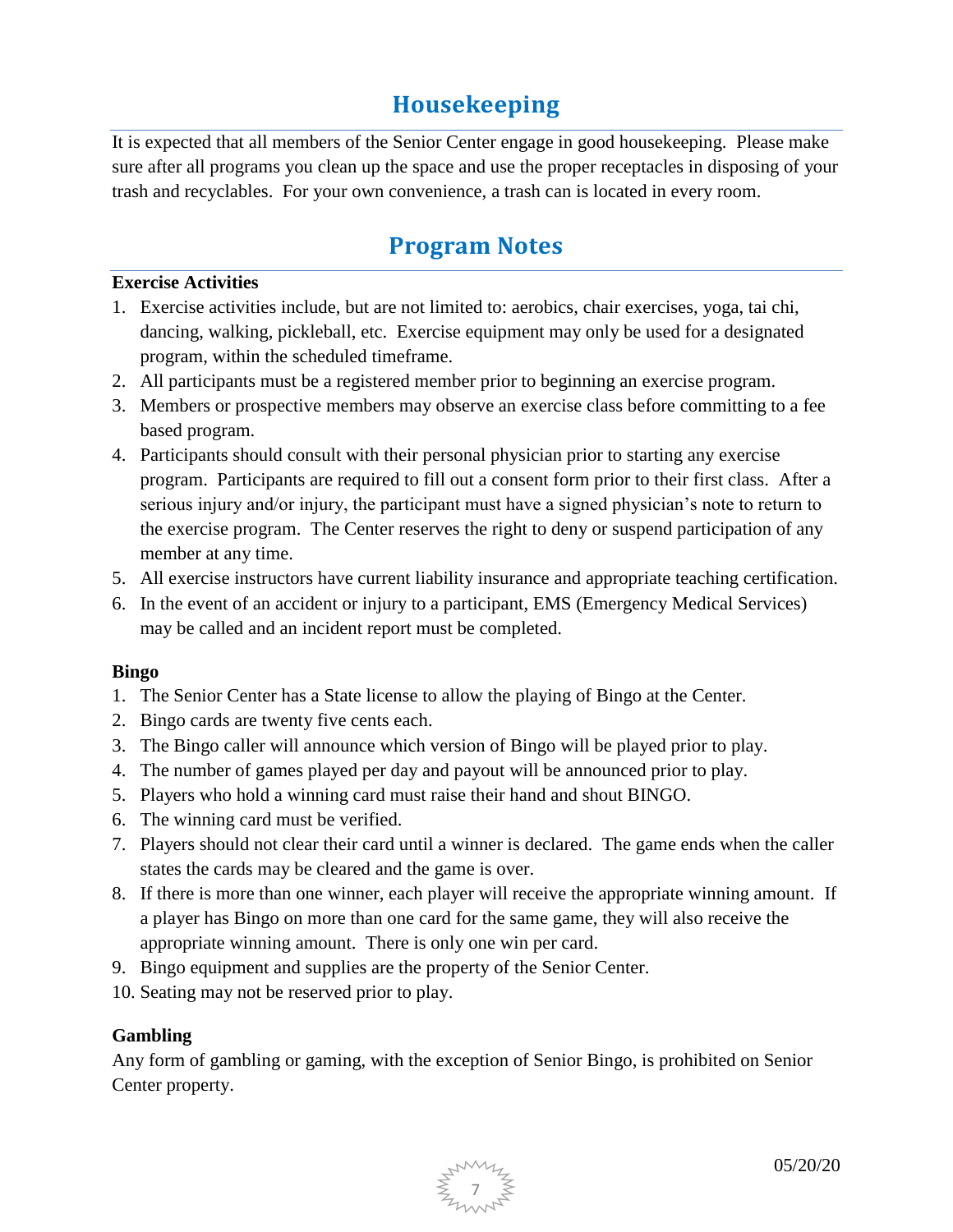### **Children & Animals**

Children are permitted to visit the Senior Center for specific intergenerational programs and under controlled conditions, as scheduled and approved by the Director. When children are permitted to participate, the age for participation must be appropriate for the activity; children too young to properly participate will not be allowed. Children are not allowed in the kitchen. Animals as part of a program may be allowed as scheduled by the Director.

#### **Computer/Internet Usage**

- 1. Computer and internet access is available during business hours.
- 2. The Senior Center has two desktop computers in the Watson Library one with a printer, the other with internet access only. The Center has three laptops available for use within the building.
- 3. Users must sign an agreement and abide by the terms outlined.
- 4. Please be aware that all data could be subject to review. There should be no exception of personal privacy when using the Center's computers as they are used by multiple people.
- 5. Additional rules and regulations will be issued at the time of computer/ internet use.

#### **Copy/Fax Machine/Printer**

- 1. Only staff may operate the copy or fax machine.
- 2. Copies are ten cents per page. Copies related to Center programs are free.
- 3. Participants using the printer in the Watson Library must come to the Welcome Desk to obtain up to 5 sheets of paper per day at no cost.

#### **Suggestion Box**

A locked Suggestions Box is located near the Welcome Desk for those who would rather communicate anonymously. Suggestions and comments are reviewed by the Director.

#### **Lost & Found**

- 1. The Senior Center Lost and Found is located in the Main Office.
- 2. Items will be stored for three months and donated quarterly.
- 3. Please make sure to check with the office as soon as you notice a personal item is missing.
- 4. The staff will make every effort to locate the appropriate owner of a misplaced item, but the Center is not responsible for personal belongings.

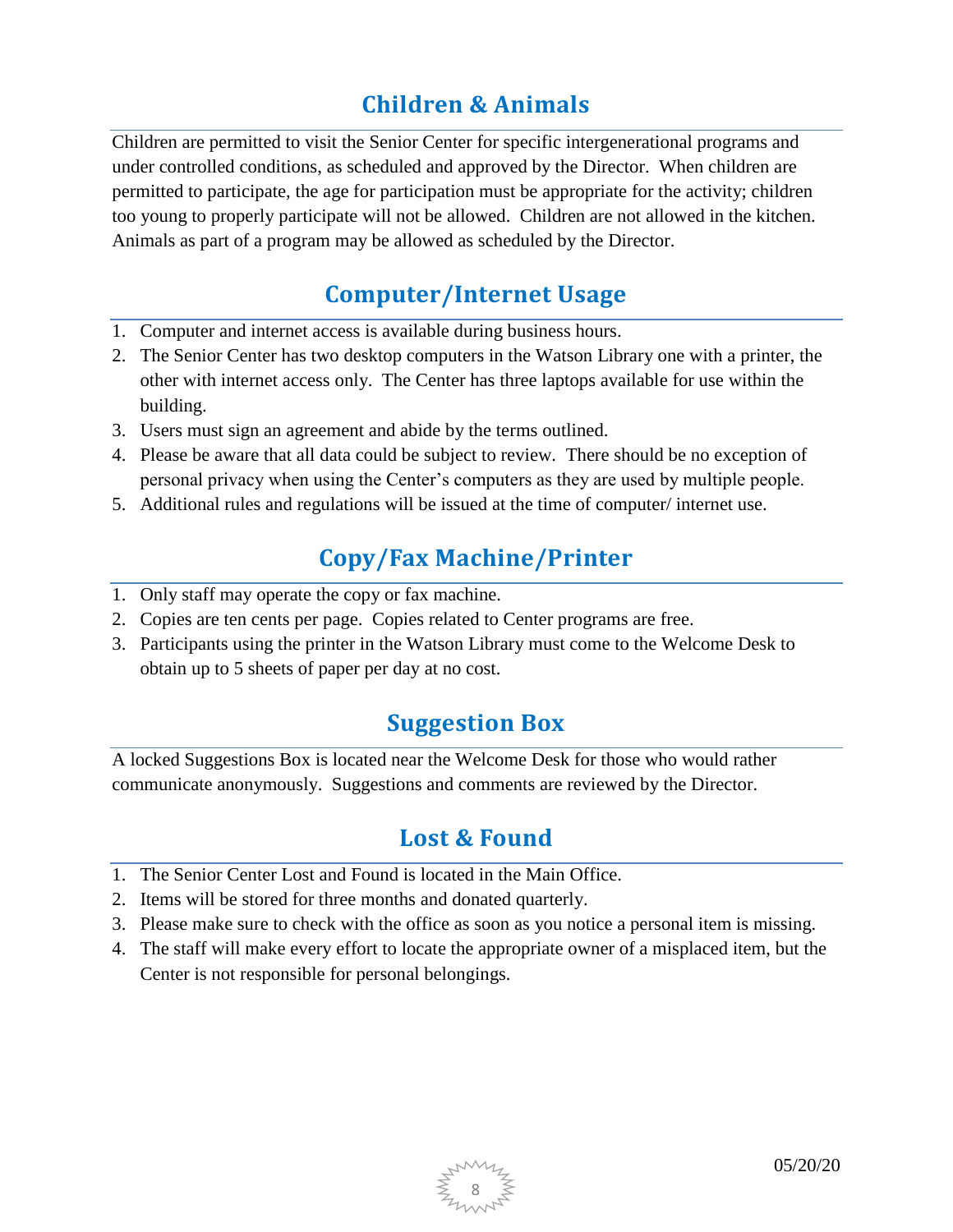#### **Appointments**

The staff makes every effort to be available to meet with members during business hours, but due to busy schedules, it may not be possible. To ensure the appropriate staff person is available, it is important to schedule an appointment.

The Main Office is closed to unannounced visitors. Only staff and scheduled volunteers are permitted. This policy ensures the privacy of our members. If you have an appointment or need to speak with staff, please inquire at the Welcome Desk and wait to be invited into the office.

### **Confidentiality Policy**

- 1. The policy of the Monroe Senior Center is to maintain confidentiality on all matters concerning members, volunteers and staff.
- 2. All information contained in Senior Center files and records, as well as information obtained while performing Center duties, are *CONFIDENTIAL*. Information will not be shared, released, or discussed with unauthorized persons. It will only be used by personnel authorized to perform duties relative to the files and records.
- 3. Individual identities or information concerning specific members, volunteers or staff may not be released without his/her permission.
- 4. Violations of the Confidentiality Policy are subject to disciplinary action.

#### **Volunteers**

- 1. Volunteer positions are available on an ongoing or one-time basis. Positions may include instructors, group leaders, kitchen, library and the Welcome Desk.
- 2. A written job description will be provided for each position. Prospective volunteers will receive orientation, training and updates to help them complete their position responsibly.
- 3. Volunteers will be supervised by a staff member. The Center encourages volunteers to discuss their ideas, concerns and responsibilities with the staff. Both volunteers and staff have the right to request a change in responsibilities.
- 4. Volunteers must record their hours in the My Senior Center program. Every volunteer must wear their name badge while performing their duties either within or outside of the Center.
- 5. Volunteers will be recognized each year at a special event where they will be honored for their contribution to the Center.
- 6. Volunteer applications are available at the Welcome Desk. Once completed the application can be returned to a staff member. After the mandatory background check is returned the volunteer coordinator will schedule the volunteer for training and shifts.
- 7. The Town of Monroe accepts student volunteers needing community service hours. Students are asked to commit to a set schedule and maintain a record of their hours.
- 8. For the safety of our members, we do not accept court mandated volunteers.

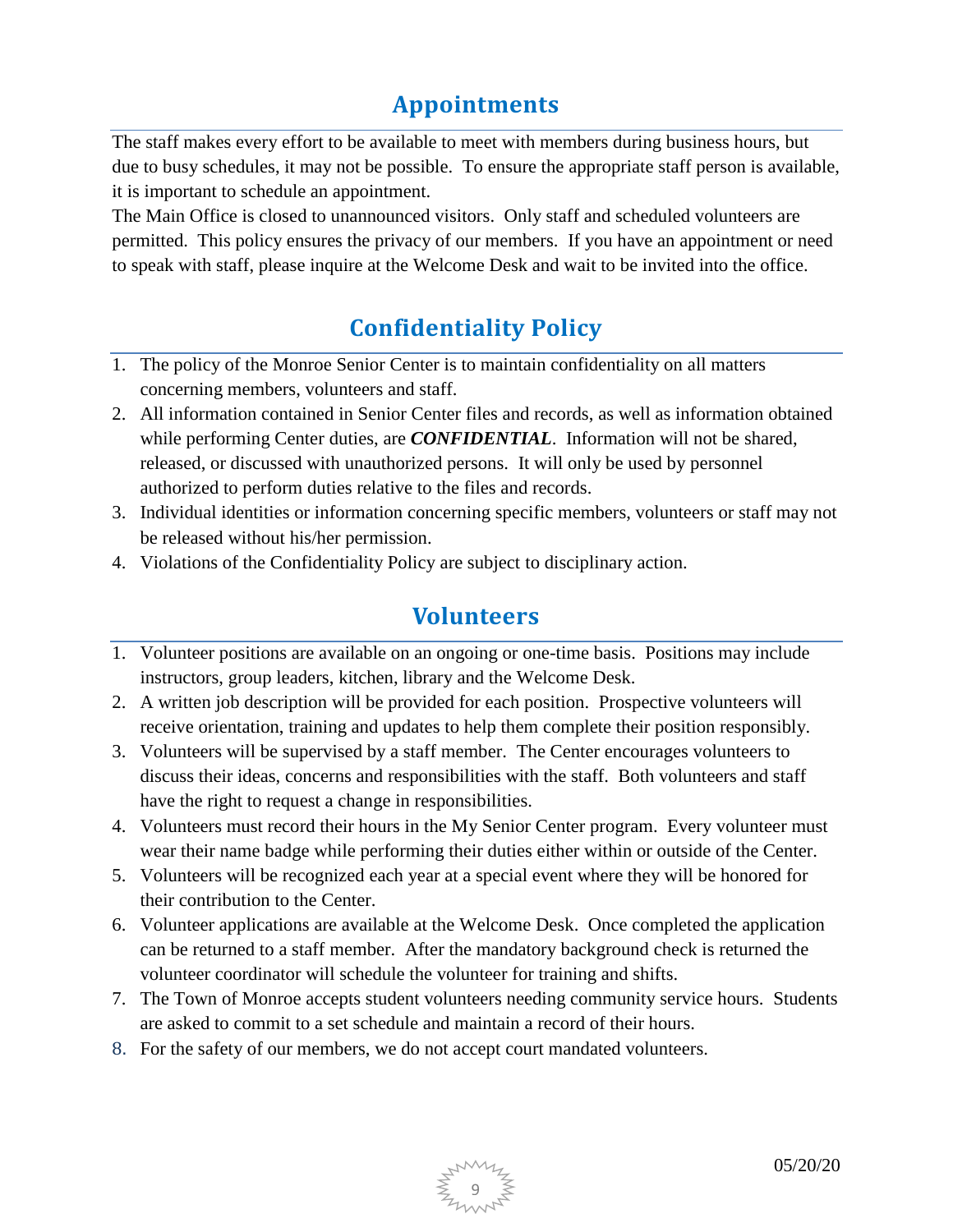#### **Solicitations & Visitors**

- 1. Soliciting, selling or collecting money at the Senior Center is not permitted unless it is part of a fundraising project or event sponsored or approved by the Director. Solicitations by any person, agency or company for private or personal gain are prohibited.
- 2. Posters/flyers advertising events or services must be approved by the Staff. Only the Staff will post or remove items from the Community Board. All flyers will be dated and removed after six months. The Center will not make copies of flyers/literature.
- 3. Events at religious venues will be posted only if the event is open to the public and is educational or entertaining in nature. All material left on the Community Table/Wall must be non-denominational.
- 4. Petitions of a legislative nature only, may be circulated after notifying the Director.
- 5. The news media is not allowed to speak with any Senior Center participant unless approved by the Director and is introduced to the members directly. There is no obligation for members to participate or have their picture taken without their approval.

#### **Charitable Donations**

The Monroe Senior Center accepts monetary donations. Donations of furniture, fixtures and equipment must be cleared with the Senior Center staff. The Department of Community & Social Services accepts gifts without commitment as to final disposition. If donation cannot be used by the Department, they will be given to someone who can. All donations are tax deductible, and a receipt will be sent to the donor.

#### **Research**

- 1. All requests for research must be submitted in writing to the Director.
- 2. The decision to permit Senior Center research is based on: a) the purpose of the research; b) appropriateness of questions; c) length of the questionnaire; and d) demands on staff time or involvement.
- 3. Researcher must meet the following guidelines:
	- Participation in the study must be voluntary and members should be informed of every aspect of the research before they consent.
	- Participants must understand the full research process and be informed of the sponsoring institution.
	- Participants have the right to withdraw at anytime.
	- Institutions must comply with all legal and ethical requirements of research.
	- Researchers may use incentives to encourage participation, but must make the incentives known to the Director prior to conducting research.
	- The collection of participant data must be treated with confidentiality and storage of this data must be conducted according to legal and ethical standards.

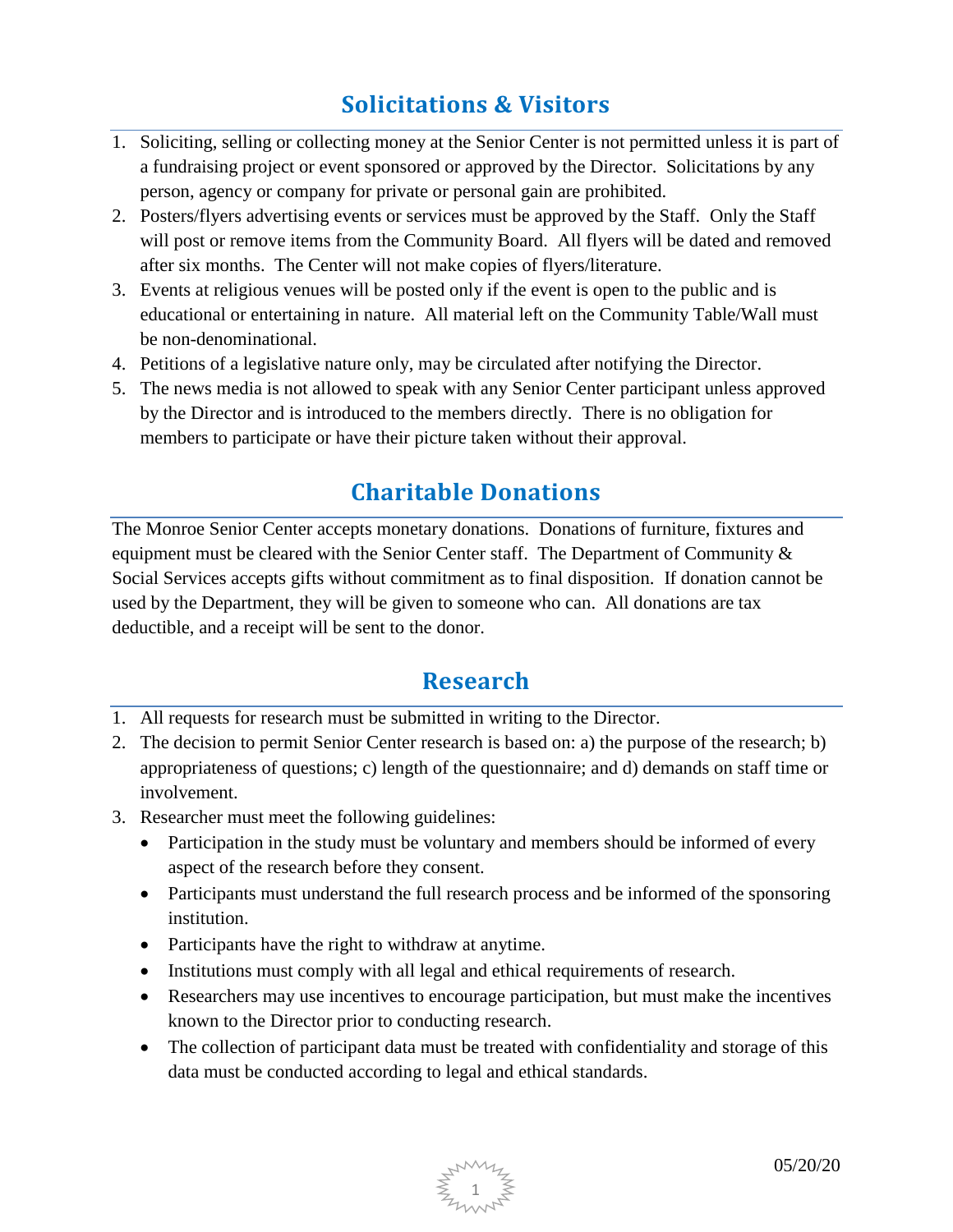## **Religious Activities**

The Monroe Senior Center is non-denominational, respecting all members' religious choices. However, the dissemination of spoken or written information for any specific religion/belief must be submitted to the Director of the Senior Center for approval before being introduced at the Center or to its members.

- 1. Programs sponsored by a religious group of an education or entertaining nature are permissible. The activities must be pre-approved by the Director before being scheduled.
- 2. Attendance at any religious activity is voluntary.
- 3. The Senior Center does not interfere or prohibit anyone from expressing their religious beliefs, provided it is done in a respectful manner.

#### **Political Neutrality**

- 1. It is the policy of the Monroe Senior Center to remain neutral on any political topic or candidate. Campaigning politicians or supporters are not allowed to visit with members without prior approval from the Director. Political candidates may leave literature at the Center.
- 2. Special informational programs, during election season, may be arranged to provide a forum on issues and topics with prior approval of the Director.
- 3. Elected officials may conduct presentations on topics of particular interest to seniors in addition to constituent's meetings, at the Center, as approved by the Director.

#### **Evacuation Plan**

The Senior Center will be evacuated when an emergency arises and the fire alarm activates. Emergencies can include, but are not limited to: fire, explosions, weather, biohazard, physical violence, hostage and bomb threats.

- **Primary Evacuation Zone** Sippin Pavilion in the rear of the building.
- **Secondary Evacuation Zone-** Parking Lot on the left side of the building which is opposite side of Wolfe Park.
- 1. A staff member or designee shall report to the main front doors to prevent people from entering the building as well as guide people to the rear of the building so they may exit to the Sippin Pavilion or the parking lot.
- 2. A staff member or designee will check the left side of the building to ensure and assist participants to evacuate. Areas include the Women's and Men's Bathrooms, Custodial Closet and Program Room 1. Once a room has been cleared the door will be closed.
- 3. A staff member or designee will check the right side of the building to ensure and assist participants to evacuate. Areas include the Library, Coat Room, Health Screening Room, Kitchen and Program Room 2. Once a room has been cleared, the door will be closed.
- 4. All participants and staff shall exit to the Sippin Pavilion unless instructed otherwise by a professional to move to the left parking lot.
- 5. No one is to re-enter the building after exiting until a professional clears the scene.

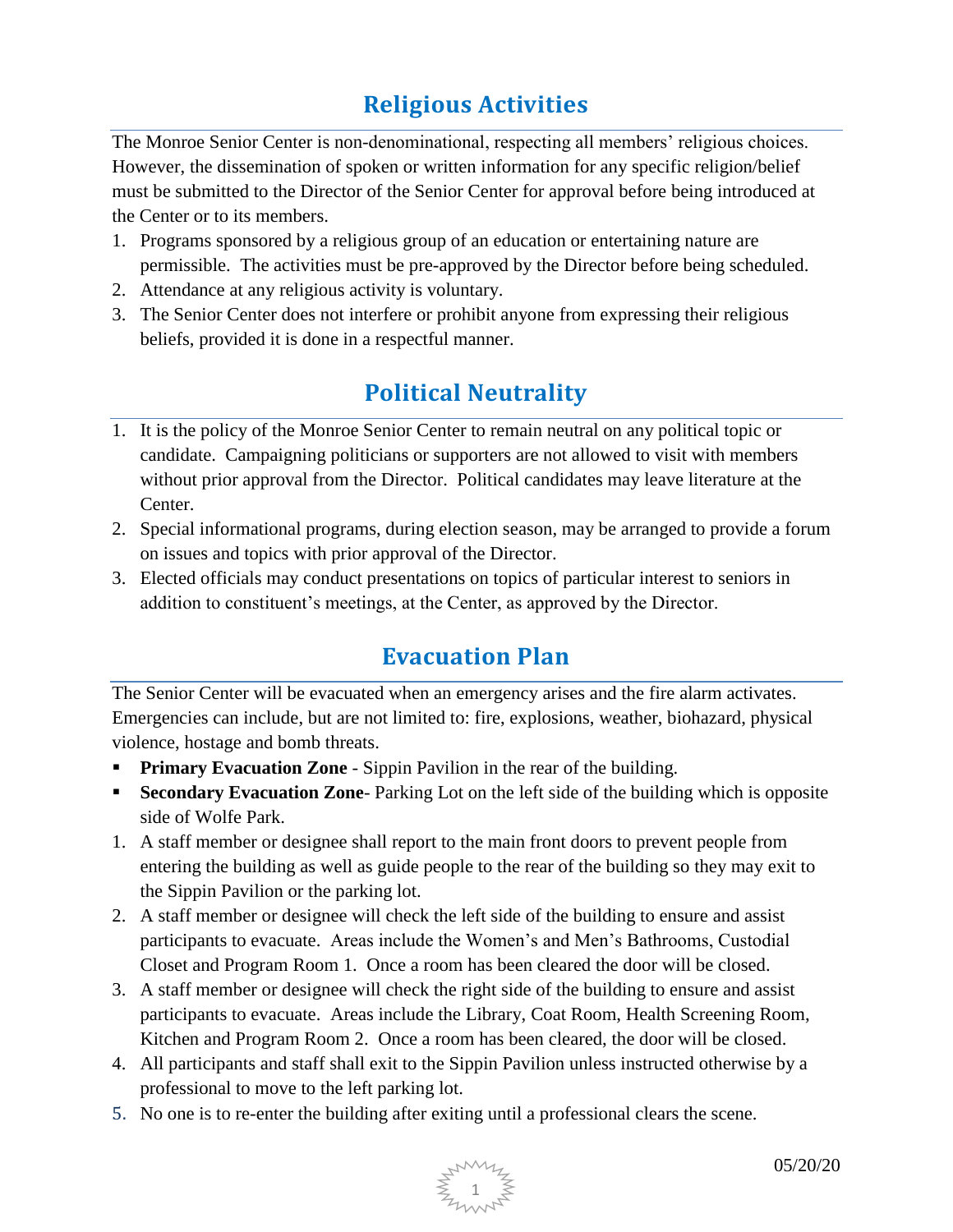#### **Inappropriate Behavior**

These procedures are intended to maintain the integrity of the Center, its mission and the integrity of the participants. The following is considered inappropriate behavior as directed towards other members, volunteers, staff or the public while participating in Center programs:

- 1. Verbal, physical or any other form of harassment;
- 2. Disruptive behavior during activities- i.e. yelling, inappropriate comments, vulgar language, or rudeness;
- 3. Removing items from the Center or from other member's personal belongings without permission;
- 4. Mistreating or damaging the facility and/or furnishings;
- 5. Failure of aide/companion to abide by center guidelines;
- 6. Any behavior which is construed as bullying. This includes prohibiting anyone sitting next to you during an activity (saving seats), coercing others to give money or rides and "picking" on an individual or group.

#### *Procedure:*

- 1. A staff member will confidentially discuss any incident with the participant, reminding them of the policies and procedures regarding participation. The staff member may also speak to family or caregiver regarding the incident. These conversations will be documented in the participant's file as an Incident Report.
- 2. If inappropriate behavior continues, a written warning will be issued regarding participant's behavior and possible consequences. Participant/family/caregiver shall receive a copy and another will be placed in the participant's file.
- 3. Temporary suspension from participation in Center activities, for a time to be determined, will follow if the participant is not able to correct or modify behavior as outlined in the section above. The decision of suspension will be made by a committee consisting of the following people: the Center's Director, Monroe's Clinical Coordinator and Monroe's Human Resource Director and his/her designee.
- 4. In the case of a more serious infraction, such as violence, the Director will immediately suspend the member from the Center and the Police will be called. The Committee will meet with the member at the conclusion of the investigation to determine the length of suspension or expulsion from the Center.

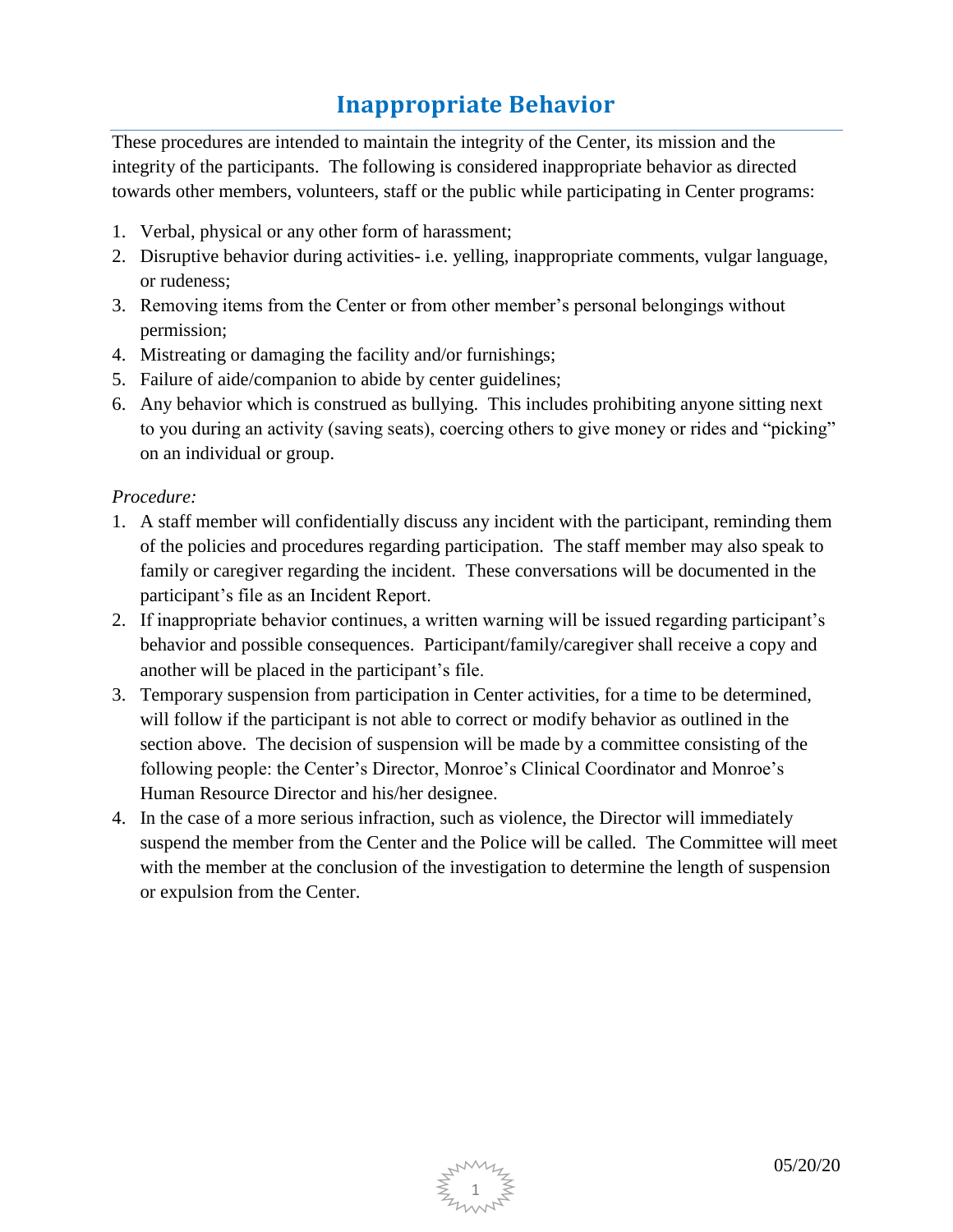## **Grievance Policy**

The purpose of the grievance policy is to outline the procedure to assure that any grievance raised by a Senior Center member will be reviewed and resolved in a timely manner. The following steps will be taken:

- 1. The member notifies the Director of their complaint. A meeting will be held to determine a resolution of the complaint. The meeting will be documented and all parties attending will sign the document. If a satisfactory outcome has not been found, then a formal grievance can be filed.
- 2. To file a formal grievance, a participant must state the complaint in writing within 20 business days of the occurrence; the grievance is given to the Center's Director. The grievance should include:
	- Name, address, and telephone number;
	- A clear statement about their position on the issue, along with pertinent facts and reasoning in support of the issue;
	- The corrective action being requested;
	- Signature and date submitted.
- 3. Within 15 business days of receiving the above grievance, the staff will review the complaint and the participant will be notified in writing of the outcome of the review. The review may support, modify, reverse, or maintain the original decision.
- 4. A copy of the review will be kept on file at the Senior Center.

*Appeal Process:*

- A participant may request an appeal if they are dissatisfied with the result of the review. An appeal should be requested, in writing, to the Director.
- The appeal hearing will take place within 10 business days of receipt of the request. This hearing will allow the participant the opportunity to present a statement of facts and additional pertinent information. The participant will be notified in writing regarding the date, time, and location of the appeal hearing.
- The appeal hearing will take place before the Senior Center Director, Human Resources Director, and any other staff as needed. The Senior Center will issue a written final decision to the participant within 10 business days following the hearing.